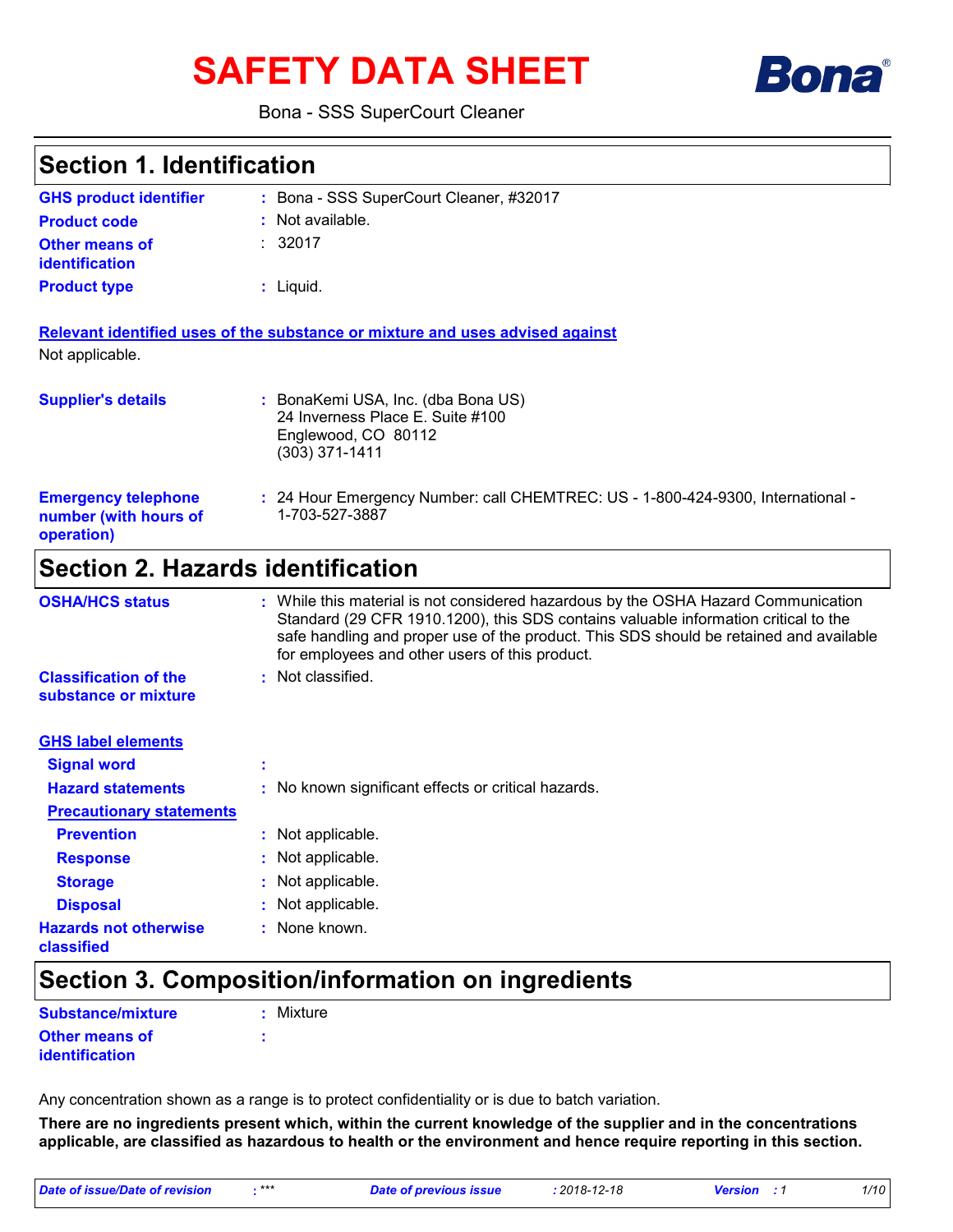### **Section 3. Composition/information on ingredients**

**Occupational exposure limits, if available, are listed in Section 8.**

### **Section 4. First aid measures**

#### **Description of necessary first aid measures**

| <b>Eye contact</b>  | : Immediately flush eyes with plenty of water, occasionally lifting the upper and lower<br>eyelids. Check for and remove any contact lenses. Get medical attention if irritation<br>occurs.                                                                                                                                                            |
|---------------------|--------------------------------------------------------------------------------------------------------------------------------------------------------------------------------------------------------------------------------------------------------------------------------------------------------------------------------------------------------|
| <b>Inhalation</b>   | : Remove victim to fresh air and keep at rest in a position comfortable for breathing. Get<br>medical attention if symptoms occur. In case of inhalation of decomposition products in<br>a fire, symptoms may be delayed. The exposed person may need to be kept under<br>medical surveillance for 48 hours.                                           |
| <b>Skin contact</b> | : Flush contaminated skin with plenty of water. Remove contaminated clothing and<br>shoes. Get medical attention if symptoms occur.                                                                                                                                                                                                                    |
| <b>Ingestion</b>    | : Wash out mouth with water. Remove victim to fresh air and keep at rest in a position<br>comfortable for breathing. If material has been swallowed and the exposed person is<br>conscious, give small quantities of water to drink. Do not induce vomiting unless<br>directed to do so by medical personnel. Get medical attention if symptoms occur. |

#### **Most important symptoms/effects, acute and delayed**

| <b>Potential acute health effects</b> |                                                                                                                                                                          |
|---------------------------------------|--------------------------------------------------------------------------------------------------------------------------------------------------------------------------|
| Eye contact                           | : No known significant effects or critical hazards.                                                                                                                      |
| <b>Inhalation</b>                     | : No known significant effects or critical hazards.                                                                                                                      |
| <b>Skin contact</b>                   | : No known significant effects or critical hazards.                                                                                                                      |
| <b>Ingestion</b>                      | : No known significant effects or critical hazards.                                                                                                                      |
| <b>Over-exposure signs/symptoms</b>   |                                                                                                                                                                          |
| Eye contact                           | : No specific data.                                                                                                                                                      |
| <b>Inhalation</b>                     | : No specific data.                                                                                                                                                      |
| <b>Skin contact</b>                   | : No specific data.                                                                                                                                                      |
| <b>Ingestion</b>                      | : No specific data.                                                                                                                                                      |
|                                       | Indication of immediate medical attention and special treatment needed, if necessary                                                                                     |
| <b>Notes to physician</b>             | : In case of inhalation of decomposition products in a fire, symptoms may be delayed.<br>The exposed person may need to be kept under medical surveillance for 48 hours. |
| <b>Specific treatments</b>            | : No specific treatment.                                                                                                                                                 |
| <b>Protection of first-aiders</b>     | : No action shall be taken involving any personal risk or without suitable training.                                                                                     |

**See toxicological information (Section 11)**

### **Section 5. Fire-fighting measures**

| <b>Extinguishing media</b>                           |                                                                                       |
|------------------------------------------------------|---------------------------------------------------------------------------------------|
| <b>Suitable extinguishing</b><br>media               | : Use an extinguishing agent suitable for the surrounding fire.                       |
| Unsuitable extinguishing<br>media                    | None known.                                                                           |
| <b>Specific hazards arising</b><br>from the chemical | : In a fire or if heated, a pressure increase will occur and the container may burst. |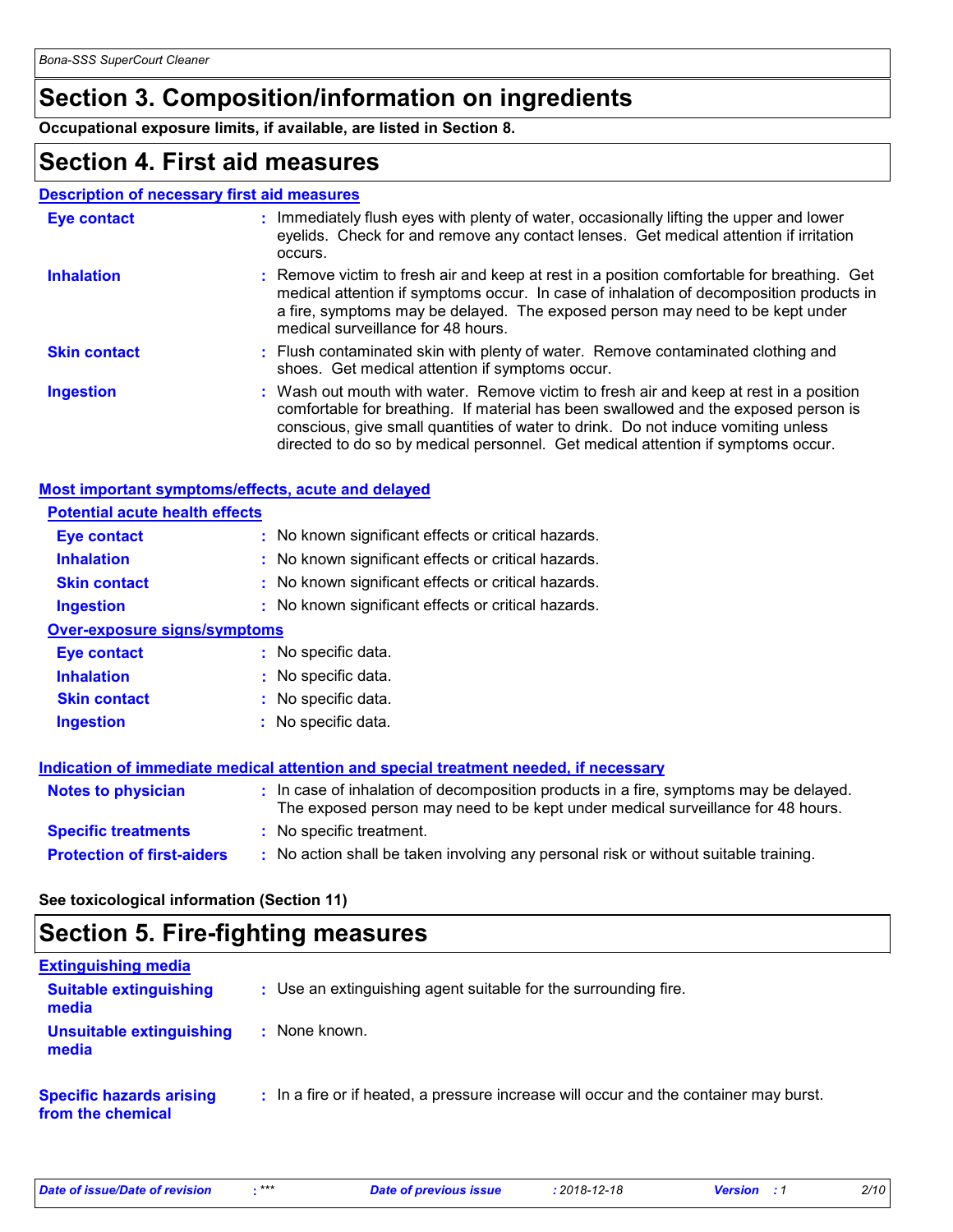### **Section 5. Fire-fighting measures**

| <b>Hazardous thermal</b><br>decomposition products       | : Decomposition products may include the following materials:<br>carbon dioxide<br>carbon monoxide<br>nitrogen oxides<br>metal oxide/oxides                                                         |
|----------------------------------------------------------|-----------------------------------------------------------------------------------------------------------------------------------------------------------------------------------------------------|
| <b>Special protective actions</b><br>for fire-fighters   | : Promptly isolate the scene by removing all persons from the vicinity of the incident if<br>there is a fire. No action shall be taken involving any personal risk or without suitable<br>training. |
| <b>Special protective</b><br>equipment for fire-fighters | : Fire-fighters should wear appropriate protective equipment and self-contained breathing<br>apparatus (SCBA) with a full face-piece operated in positive pressure mode.                            |

### **Section 6. Accidental release measures**

#### **Personal precautions, protective equipment and emergency procedures**

disposal contractor.

| For non-emergency<br>personnel                        | : No action shall be taken involving any personal risk or without suitable training.<br>Evacuate surrounding areas. Keep unnecessary and unprotected personnel from<br>entering. Do not touch or walk through spilled material. Put on appropriate personal<br>protective equipment. |
|-------------------------------------------------------|--------------------------------------------------------------------------------------------------------------------------------------------------------------------------------------------------------------------------------------------------------------------------------------|
| For emergency responders                              | If specialized clothing is required to deal with the spillage, take note of any information in<br>Section 8 on suitable and unsuitable materials. See also the information in "For non-<br>emergency personnel".                                                                     |
| <b>Environmental precautions</b>                      | : Avoid dispersal of spilled material and runoff and contact with soil, waterways, drains<br>and sewers. Inform the relevant authorities if the product has caused environmental<br>pollution (sewers, waterways, soil or air).                                                      |
| Methods and materials for containment and cleaning up |                                                                                                                                                                                                                                                                                      |
| <b>Small spill</b>                                    | : Stop leak if without risk. Move containers from spill area. Dilute with water and mop up<br>if water-soluble. Alternatively, or if water-insoluble, absorb with an inert dry material and<br>place in an appropriate waste disposal container. Dispose of via a licensed waste     |

#### : Stop leak if without risk. Move containers from spill area. Prevent entry into sewers, water courses, basements or confined areas. Wash spillages into an effluent treatment plant or proceed as follows. Contain and collect spillage with non-combustible, absorbent material e.g. sand, earth, vermiculite or diatomaceous earth and place in container for disposal according to local regulations (see Section 13). Dispose of via a licensed waste disposal contractor. Note: see Section 1 for emergency contact information and Section 13 for waste disposal. **Large spill :**

### **Section 7. Handling and storage**

#### **Precautions for safe handling**

| <b>Protective measures</b>                       | : Put on appropriate personal protective equipment (see Section 8).                                                                                                                                                                                                                                                                                           |
|--------------------------------------------------|---------------------------------------------------------------------------------------------------------------------------------------------------------------------------------------------------------------------------------------------------------------------------------------------------------------------------------------------------------------|
| <b>Advice on general</b><br>occupational hygiene | : Eating, drinking and smoking should be prohibited in areas where this material is<br>handled, stored and processed. Workers should wash hands and face before eating,<br>drinking and smoking. Remove contaminated clothing and protective equipment before<br>entering eating areas. See also Section 8 for additional information on hygiene<br>measures. |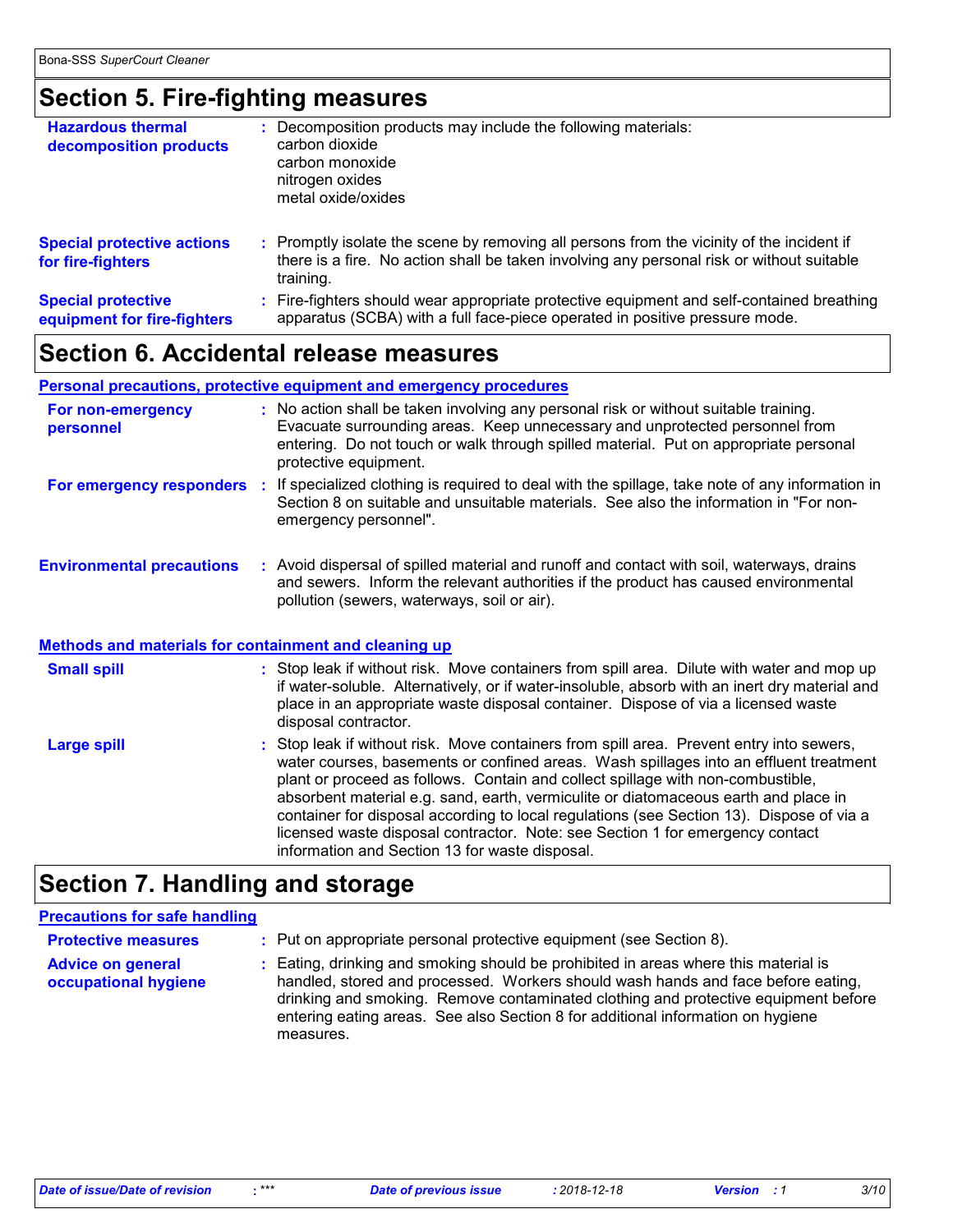### **Section 7. Handling and storage**

**Conditions for safe storage, : including any incompatibilities** Store in accordance with local regulations. Store in original container protected from direct sunlight in a dry, cool and well-ventilated area, away from incompatible materials (see Section 10) and food and drink. Keep container tightly closed and sealed until ready for use. Containers that have been opened must be carefully resealed and kept upright to prevent leakage. Do not store in unlabeled containers. Use appropriate containment to avoid environmental contamination.

### **Section 8. Exposure controls/personal protection**

#### **Control parameters**

|  | <b>Occupational exposure limits</b> |  |
|--|-------------------------------------|--|
|  |                                     |  |

None.

| <b>Appropriate engineering</b>                   | Good general ventilation should be sufficient to control worker exposure to airborne                                                                                                                                                                           |
|--------------------------------------------------|----------------------------------------------------------------------------------------------------------------------------------------------------------------------------------------------------------------------------------------------------------------|
| <b>controls</b>                                  | contaminants.                                                                                                                                                                                                                                                  |
| <b>Environmental exposure</b><br><b>controls</b> | Emissions from ventilation or work process equipment should be checked to ensure<br>they comply with the requirements of environmental protection legislation. In some<br>cases, fume scrubbers, filters or engineering modifications to the process equipment |

will be necessary to reduce emissions to acceptable levels.

#### **Individual protection measures**

| <b>Hygiene measures</b>       | : Wash hands, forearms and face thoroughly after handling chemical products, before<br>eating, smoking and using the lavatory and at the end of the working period.<br>Appropriate techniques should be used to remove potentially contaminated clothing.<br>Wash contaminated clothing before reusing. Ensure that eyewash stations and safety<br>showers are close to the workstation location. |
|-------------------------------|---------------------------------------------------------------------------------------------------------------------------------------------------------------------------------------------------------------------------------------------------------------------------------------------------------------------------------------------------------------------------------------------------|
| <b>Eye/face protection</b>    | : Safety eyewear complying with an approved standard should be used when a risk<br>assessment indicates this is necessary to avoid exposure to liquid splashes, mists,<br>gases or dusts. If contact is possible, the following protection should be worn, unless<br>the assessment indicates a higher degree of protection: safety glasses with side-<br>shields.                                |
| <b>Skin protection</b>        |                                                                                                                                                                                                                                                                                                                                                                                                   |
| <b>Hand protection</b>        | : Chemical-resistant, impervious gloves complying with an approved standard should be<br>worn at all times when handling chemical products if a risk assessment indicates this is<br>necessary.                                                                                                                                                                                                   |
| <b>Body protection</b>        | : Personal protective equipment for the body should be selected based on the task being<br>performed and the risks involved and should be approved by a specialist before<br>handling this product.                                                                                                                                                                                               |
| <b>Other skin protection</b>  | : Appropriate footwear and any additional skin protection measures should be selected<br>based on the task being performed and the risks involved and should be approved by a<br>specialist before handling this product.                                                                                                                                                                         |
| <b>Respiratory protection</b> | : Based on the hazard and potential for exposure, select a respirator that meets the<br>appropriate standard or certification. Respirators must be used according to a<br>respiratory protection program to ensure proper fitting, training, and other important<br>aspects of use.                                                                                                               |

### **Section 9. Physical and chemical properties**

| Date of issue/Date of revision | $***$         | <b>Date of previous issue</b> | $: 2018 - 12 - 18$ | <b>Version</b> : 1 | 4/10 |
|--------------------------------|---------------|-------------------------------|--------------------|--------------------|------|
| pH                             |               | : 6-8 Undiluted; 6-8 Diluted  |                    |                    |      |
| <b>Odor threshold</b>          |               | : Not applicable.             |                    |                    |      |
| <b>Odor</b>                    |               | : No Fragrance Added.         |                    |                    |      |
| <b>Color</b>                   | Blue. [Light] |                               |                    |                    |      |
| <b>Physical state</b>          | Liquid.       |                               |                    |                    |      |
| <b>Appearance</b>              |               |                               |                    |                    |      |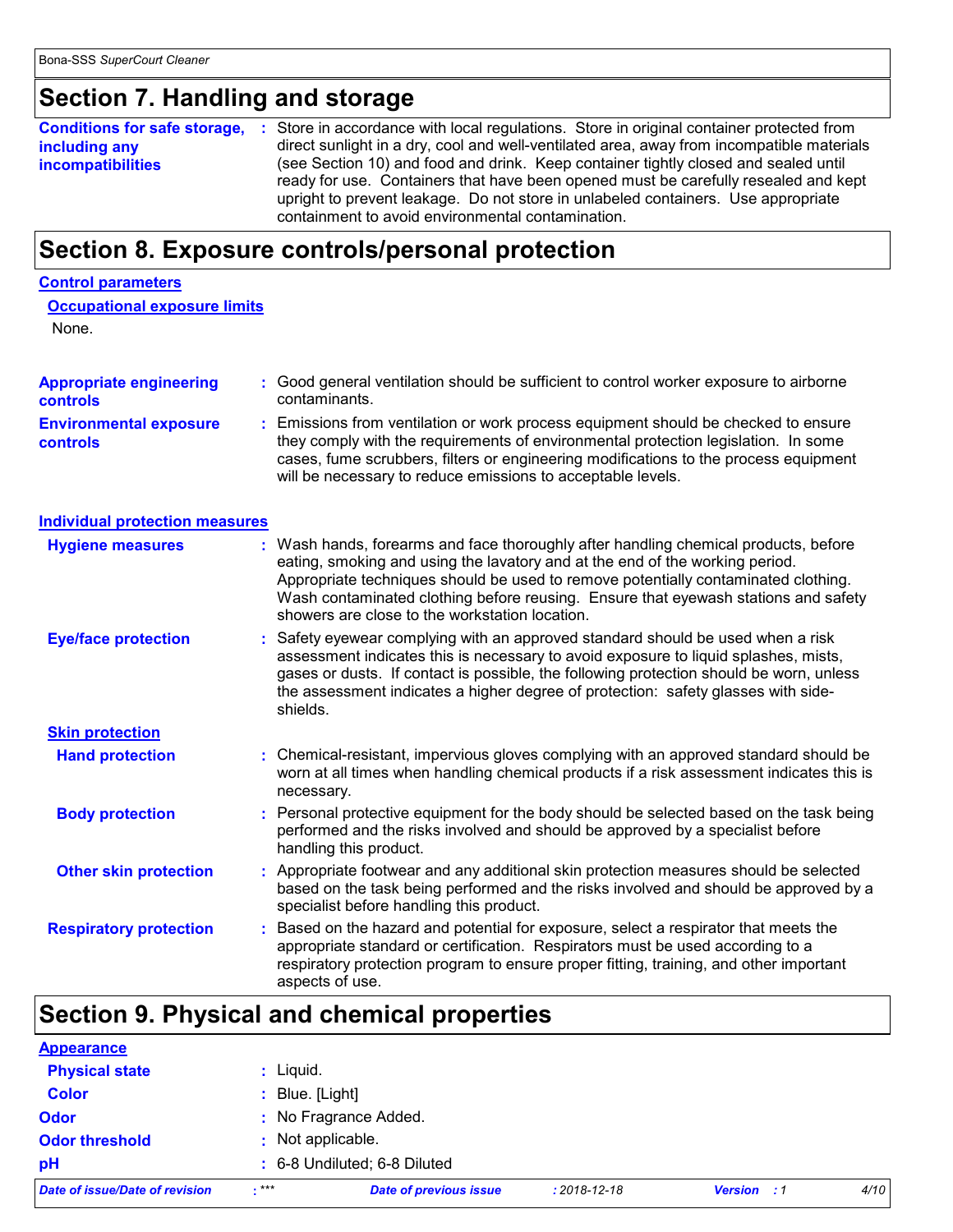## **Section 9. Physical and chemical properties**

| <b>Melting point</b>                              | $:$ Not available.                                                     |
|---------------------------------------------------|------------------------------------------------------------------------|
| <b>Boiling point</b>                              | : $100^{\circ}$ C (212 $^{\circ}$ F)                                   |
| <b>Flash point</b>                                |                                                                        |
| <b>Evaporation rate</b>                           | $:$ Not available.                                                     |
| <b>Flammability (solid, gas)</b>                  | : Not applicable.                                                      |
| Lower and upper explosive<br>(flammable) limits   | : Not applicable.                                                      |
| <b>Vapor pressure</b>                             |                                                                        |
| <b>Vapor density</b>                              | : Not available.                                                       |
| <b>Relative density</b>                           | : 1,01                                                                 |
| <b>Solubility</b>                                 | : Easily soluble in the following materials: cold water and hot water. |
| <b>Solubility in water</b>                        | $:$ Not available.                                                     |
| <b>Partition coefficient: n-</b><br>octanol/water | : Not applicable.                                                      |
| <b>Auto-ignition temperature</b>                  | : Not applicable.                                                      |
| <b>Decomposition temperature</b>                  | : Not applicable.                                                      |
| <b>Viscosity</b>                                  | $:$ Not available.                                                     |
| Flow time (ISO 2431)                              |                                                                        |
| <b>Aerosol product</b>                            |                                                                        |

### **Section 10. Stability and reactivity**

| <b>Chemical stability</b>                    |                                                                                                           |
|----------------------------------------------|-----------------------------------------------------------------------------------------------------------|
| <b>Possibility of hazardous</b><br>reactions | : Under normal conditions of storage and use, hazardous reactions will not occur.                         |
| <b>Conditions to avoid</b>                   | : No specific data.                                                                                       |
| <b>Incompatible materials</b>                | : No specific data.                                                                                       |
| <b>Hazardous decomposition</b><br>products   | : Under normal conditions of storage and use, hazardous decomposition products should<br>not be produced. |

**Reactivity :** No specific test data related to reactivity available for this product or its ingredients.

### **Section 11. Toxicological information**

#### **Information on toxicological effects**

**Acute toxicity**

Not available.

### **Irritation/Corrosion**

Not available.

#### **Sensitization**

Not available.

#### **Mutagenicity**

Not available.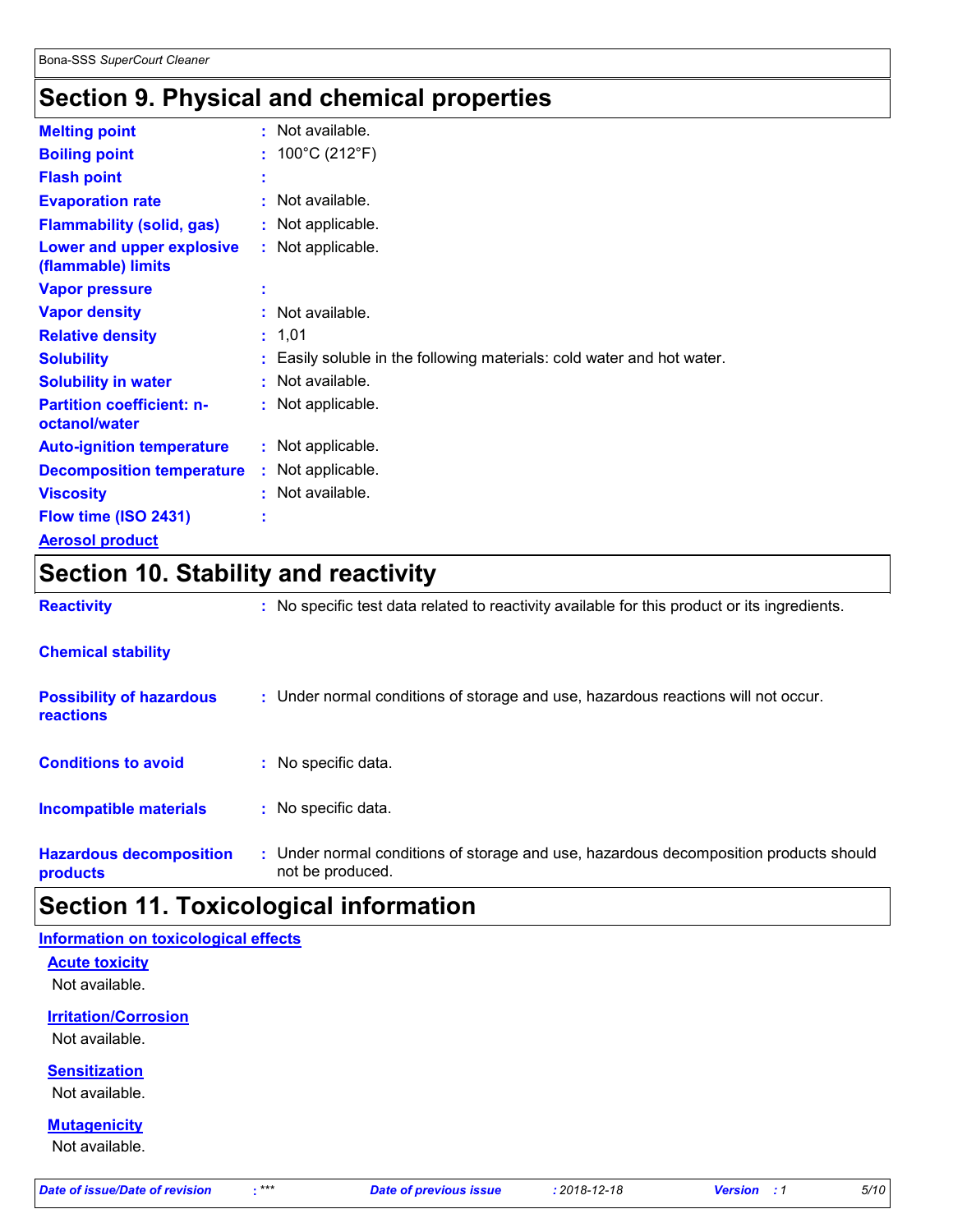## **Section 11. Toxicological information**

#### **Carcinogenicity**

Not available.

**Reproductive toxicity**

Not available.

#### **Teratogenicity**

Not available.

### **Specific target organ toxicity (single exposure)**

Not available.

#### **Specific target organ toxicity (repeated exposure)** Not available.

**Aspiration hazard**

Not available.

| <b>Information on the likely</b>      | $:$ Not available. |
|---------------------------------------|--------------------|
| routes of exposure                    |                    |
| <b>Potential acute health effects</b> |                    |

| <b>Eye contact</b>  | : No known significant effects or critical hazards. |
|---------------------|-----------------------------------------------------|
| <b>Inhalation</b>   | : No known significant effects or critical hazards. |
| <b>Skin contact</b> | : No known significant effects or critical hazards. |
| <b>Ingestion</b>    | : No known significant effects or critical hazards. |

#### **Symptoms related to the physical, chemical and toxicological characteristics**

| <b>Eye contact</b>  | : No specific data. |
|---------------------|---------------------|
| <b>Inhalation</b>   | : No specific data. |
| <b>Skin contact</b> | : No specific data. |
| <b>Ingestion</b>    | : No specific data. |

#### **Delayed and immediate effects and also chronic effects from short and long term exposure**

| <b>Short term exposure</b>              |       |                                                     |                    |                      |      |
|-----------------------------------------|-------|-----------------------------------------------------|--------------------|----------------------|------|
| <b>Potential immediate</b><br>effects   |       | $:$ Not available.                                  |                    |                      |      |
| <b>Potential delayed effects</b>        |       | $:$ Not available.                                  |                    |                      |      |
| Long term exposure                      |       |                                                     |                    |                      |      |
| <b>Potential immediate</b><br>effects   |       | : Not available.                                    |                    |                      |      |
| <b>Potential delayed effects</b>        |       | : Not available.                                    |                    |                      |      |
| <b>Potential chronic health effects</b> |       |                                                     |                    |                      |      |
| Not available.                          |       |                                                     |                    |                      |      |
| <b>General</b>                          |       | : No known significant effects or critical hazards. |                    |                      |      |
| <b>Carcinogenicity</b>                  |       | : No known significant effects or critical hazards. |                    |                      |      |
| <b>Mutagenicity</b>                     |       | : No known significant effects or critical hazards. |                    |                      |      |
| <b>Teratogenicity</b>                   |       | : No known significant effects or critical hazards. |                    |                      |      |
| <b>Developmental effects</b>            |       | : No known significant effects or critical hazards. |                    |                      |      |
| <b>Fertility effects</b>                |       | : No known significant effects or critical hazards. |                    |                      |      |
| Date of issue/Date of revision          | $***$ | <b>Date of previous issue</b>                       | $: 2018 - 12 - 18$ | <b>Version</b><br>:1 | 6/10 |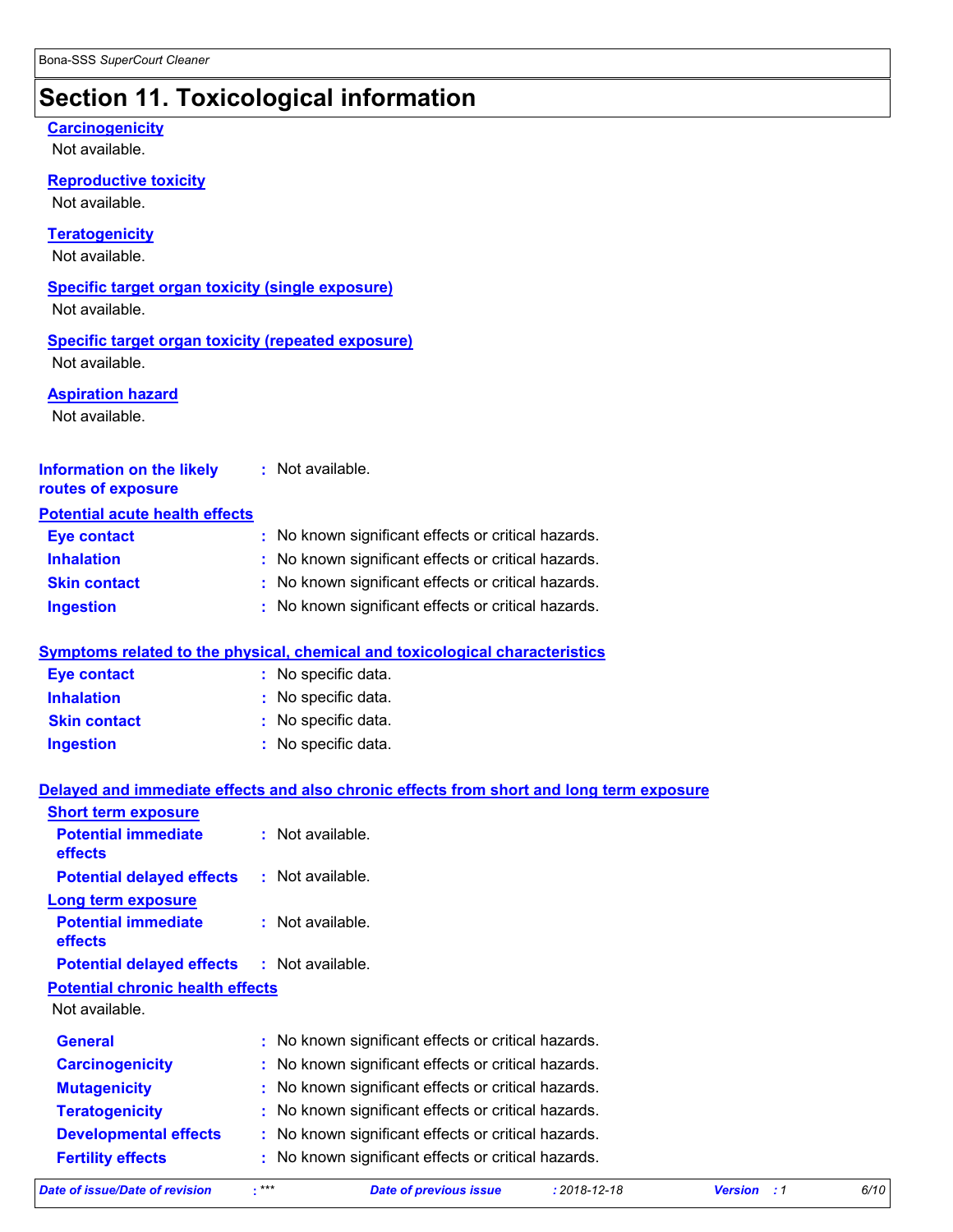## **Section 11. Toxicological information**

#### **Numerical measures of toxicity**

Not available. **Acute toxicity estimates**

### **Section 12. Ecological information**

#### **Toxicity**

Not available.

#### **Persistence and degradability**

Not available.

#### **Bioaccumulative potential**

Not available.

#### **Mobility in soil**

| <b>coefficient (Koc)</b><br>: No known significant effects or critical hazards. | <b>Section 13.</b>           |  |
|---------------------------------------------------------------------------------|------------------------------|--|
|                                                                                 | <b>Other adverse effects</b> |  |
| : Not available.                                                                | <b>Soil/water partition</b>  |  |

The generation of waste should be avoided or minimized wherever possible. Disposal of this product, solutions and any by-products should at all times comply with the requirements of environmental protection and waste disposal legislation and any regional local authority requirements. Dispose of surplus and non-recyclable products via a licensed waste disposal contractor. Waste should not be disposed of untreated to the sewer unless fully compliant with the requirements of all authorities with jurisdiction. Waste packaging should be recycled. Incineration or landfill should only be considered when recycling is not feasible. This material and its container must be disposed of in a safe way. Empty containers or liners may retain some product residues. Avoid dispersal of spilled material and runoff and contact with soil, waterways, drains and sewers. **Disposal methods :**

### **Section 14. Transport information**

|                                       | <b>DOT</b><br><b>Classification</b> | <b>TDG</b><br><b>Classification</b> | <b>Mexico</b><br><b>Classification</b> | <b>ADR/RID</b>     | <b>IMDG</b>    | <b>IATA</b>              |
|---------------------------------------|-------------------------------------|-------------------------------------|----------------------------------------|--------------------|----------------|--------------------------|
| <b>UN number</b>                      | Not regulated.                      | Not regulated.                      | Not regulated.                         | Not regulated.     | Not regulated. | Not regulated.           |
| <b>UN proper</b><br>shipping name     | $\overline{\phantom{a}}$            |                                     |                                        |                    |                | $\overline{\phantom{0}}$ |
| <b>Transport</b><br>hazard class(es)  |                                     |                                     |                                        |                    |                |                          |
| <b>Date of issue/Date of revision</b> | $:***$                              |                                     | <b>Date of previous issue</b>          | $: 2018 - 12 - 18$ | Version        | 7/10<br>:1               |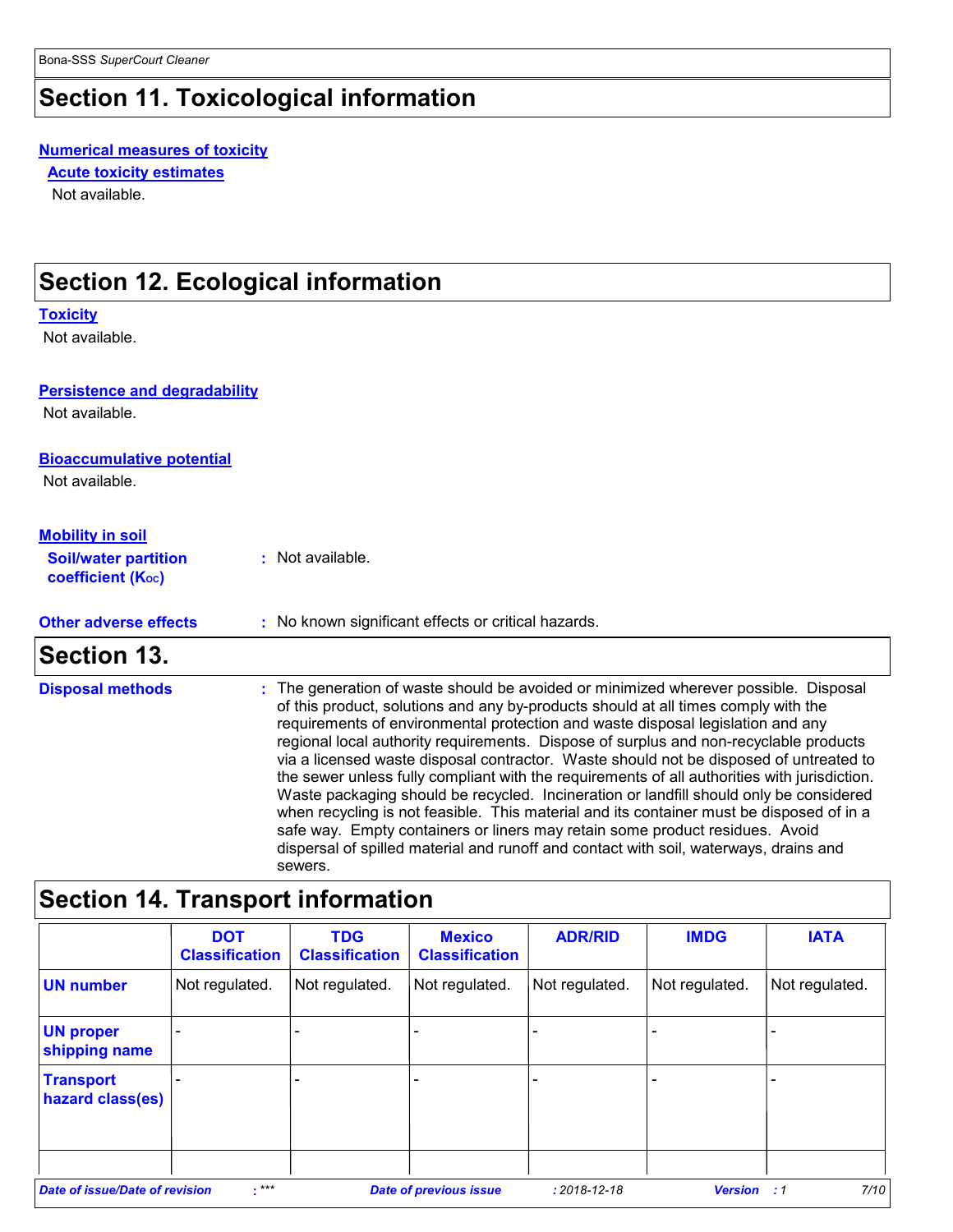### **Section 14. Transport information**

| <u>saan in mandhammannan mandh</u> |      |     |      |     |     |     |  |
|------------------------------------|------|-----|------|-----|-----|-----|--|
| <b>Packing group</b>               |      |     |      |     |     |     |  |
| <b>Environmental</b><br>hazards    | 'No. | No. | 'No. | No. | No. | No. |  |
| <b>Additional</b><br>information   |      |     |      |     |     |     |  |

#### **Special precautions for user** : Transport within user's premises: always transport in closed containers that are upright and secure. Ensure that persons transporting the product know what to do in the event of an accident or spillage.

**Transport in bulk according :** Not available. **to Annex II of MARPOL and the IBC Code**

### **Section 15. Regulatory information**

| <b>U.S. Federal regulations</b>                                                   | : TSCA 8(a) CDR Exempt/Partial exemption: Not determined |  |  |  |  |
|-----------------------------------------------------------------------------------|----------------------------------------------------------|--|--|--|--|
| <b>Clean Air Act Section 112</b><br>(b) Hazardous Air<br><b>Pollutants (HAPs)</b> | : Not listed                                             |  |  |  |  |
| <b>Clean Air Act Section 602</b><br><b>Class I Substances</b>                     | : Not listed                                             |  |  |  |  |
| <b>Clean Air Act Section 602</b><br><b>Class II Substances</b>                    | : Not listed                                             |  |  |  |  |
| <b>DEA List I Chemicals</b><br>(Precursor Chemicals)                              | : Not listed                                             |  |  |  |  |
| <b>DEA List II Chemicals</b><br><b>(Essential Chemicals)</b>                      | : Not listed                                             |  |  |  |  |
| <b>SARA 302/304</b>                                                               |                                                          |  |  |  |  |
| <b>Composition/information on ingredients</b>                                     |                                                          |  |  |  |  |
| No products were found.                                                           |                                                          |  |  |  |  |
| <b>SARA 304 RQ</b>                                                                | : Not applicable.                                        |  |  |  |  |
| <b>SARA 311/312</b>                                                               |                                                          |  |  |  |  |
| <b>Classification</b>                                                             | : Not applicable.                                        |  |  |  |  |
| <b>Composition/information on ingredients</b>                                     |                                                          |  |  |  |  |
| No products were found.                                                           |                                                          |  |  |  |  |
| <b>State regulations</b>                                                          |                                                          |  |  |  |  |
| <b>Massachusetts</b>                                                              | : None of the components are listed.                     |  |  |  |  |
| <b>New York</b>                                                                   | : None of the components are listed.                     |  |  |  |  |
| <b>New Jersey</b>                                                                 | : None of the components are listed.                     |  |  |  |  |
| <b>Pennsylvania</b>                                                               | : None of the components are listed.                     |  |  |  |  |
| <b>California Prop. 65</b>                                                        |                                                          |  |  |  |  |
| None of the components are listed.                                                |                                                          |  |  |  |  |
| <b>International regulations</b>                                                  |                                                          |  |  |  |  |
| <b>Chemical Weapon Convention List Schedules I, II &amp; III Chemicals</b>        |                                                          |  |  |  |  |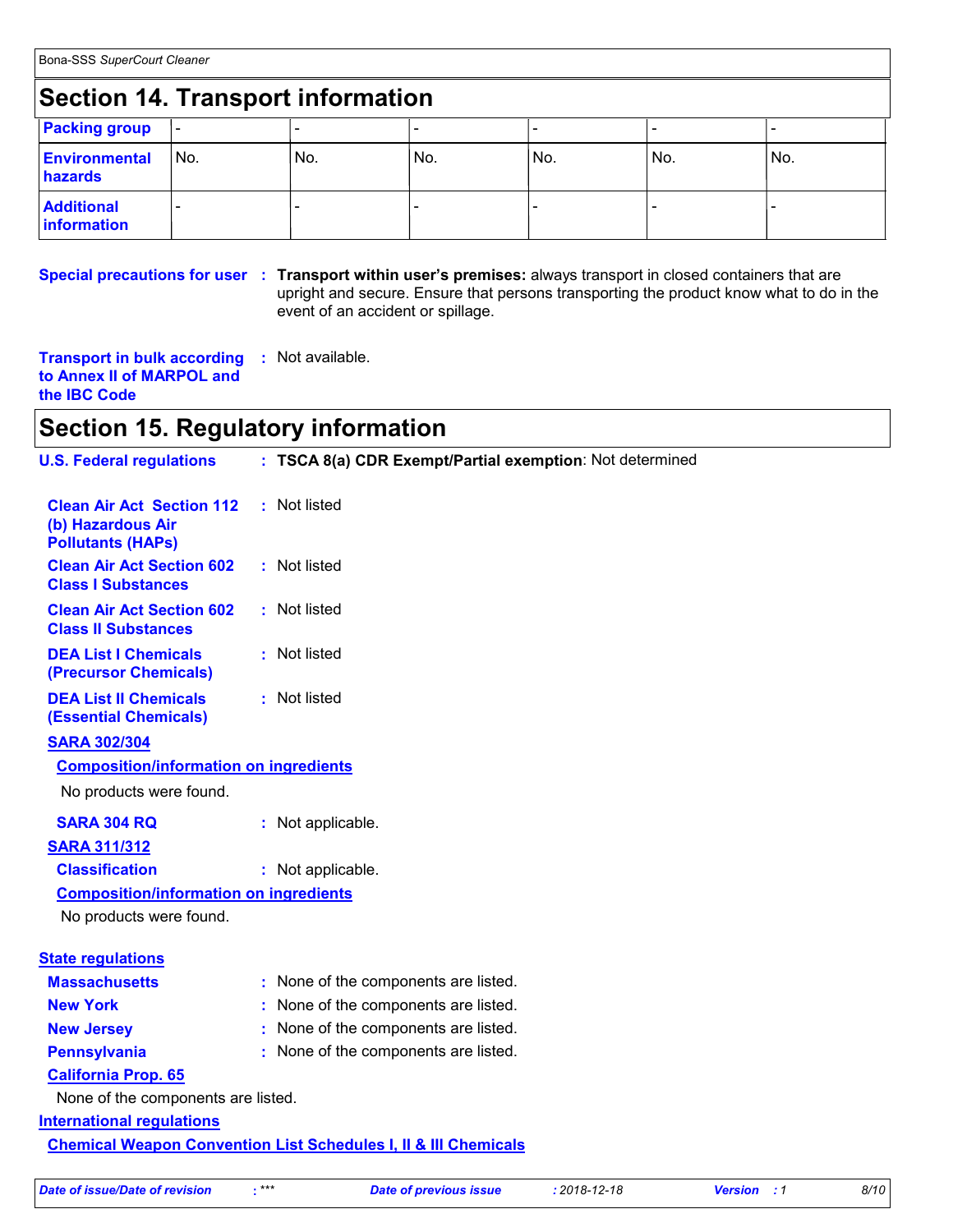### **Section 15. Regulatory information**

#### Not listed.

| <b>Montreal Protocol</b> |
|--------------------------|
|                          |

Not listed.

### **Stockholm Convention on Persistent Organic Pollutants** Not listed. **Rotterdam Convention on Prior Informed Consent (PIC)** Not listed. **UNECE Aarhus Protocol on POPs and Heavy Metals** Not listed.

#### **International lists**

| <b>National inventory</b> |                                                                                    |
|---------------------------|------------------------------------------------------------------------------------|
| <b>Australia</b>          | : Not determined.                                                                  |
| <b>Canada</b>             | : Not determined.                                                                  |
| <b>China</b>              | Not determined.                                                                    |
| <b>Europe</b>             | Not determined.                                                                    |
| <b>Japan</b>              | Japan inventory (ENCS): Not determined.<br>Japan inventory (ISHL): Not determined. |
| <b>Malaysia</b>           | : Not determined.                                                                  |
| <b>New Zealand</b>        | : Not determined.                                                                  |
| <b>Philippines</b>        | : Not determined.                                                                  |
| <b>Republic of Korea</b>  | : Not determined.                                                                  |
| <b>Taiwan</b>             | : Not determined.                                                                  |
| <b>Turkey</b>             |                                                                                    |

### **Section 16. Other information**

**Hazardous Material Information System (U.S.A.)**



**Caution: HMIS® ratings are based on a 0-4 rating scale, with 0 representing minimal hazards or risks, and 4 representing significant hazards or risks. Although HMIS® ratings and the associated label are not required on SDSs or products leaving a facility under 29 CFR 1910.1200, the preparer may choose to provide them. HMIS® ratings are to be used with a fully implemented HMIS® program. HMIS® is a registered trademark and service mark of the American Coatings Association, Inc.**

**The customer is responsible for determining the PPE code for this material. For more information on HMIS® Personal Protective Equipment (PPE) codes, consult the HMIS® Implementation Manual.**

**National Fire Protection Association (U.S.A.)**